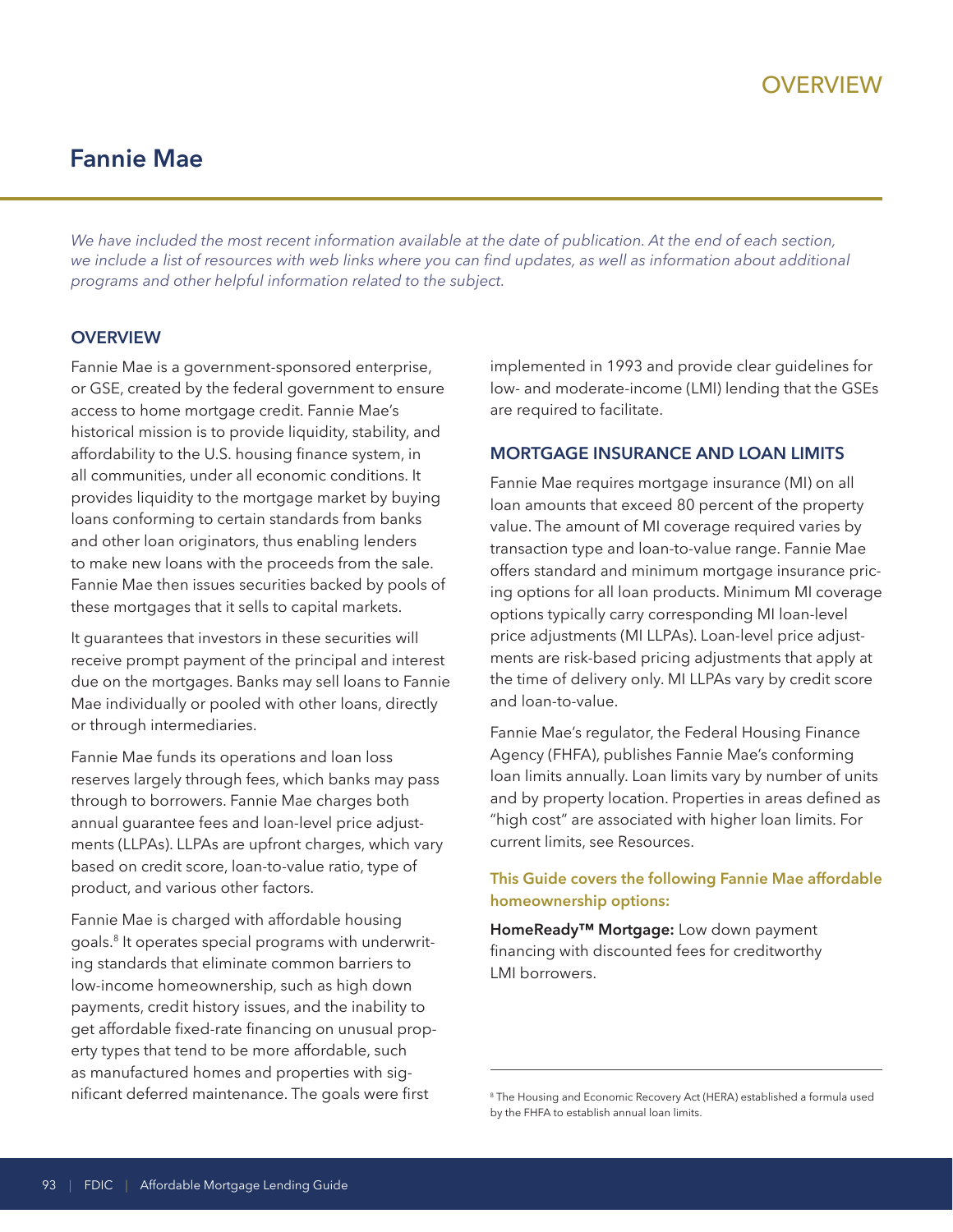**Standard 97 Percent Loan-to-Value Mortgage:** Low down payment financing with standard fees for creditworthy first-time homeowners who do not meet HomeReady™ Mortgage income limits.

**HomeStyle® Renovation Mortgage:** Financing that covers purchase and renovation costs in a single loan.

**Standard Manufactured Housing Mortgage:** Financing for manufactured homes that uses the credit standards of the home mortgage market rather than the chattel (movable property) loan market.

**MH Advantage™:** Conventional financing for manufactured housing with features similar to site-built homes. It has higher loan-to-value ratios, up to 97 percent, waived 0.50 percent loan level price adjustments, and standard mortgage insurance.

**Refi Plus™/Home Affordable Refinance Program (HARP):** Helps responsible borrowers with little or no home equity to refinance into more affordable mortgages.

# **DOING BUSINESS WITH FANNIE MAE**

# **Benefits**

Delivering mortgage loans to the secondary market through Fannie Mae can help community banks provide access to sustainable affordable mortgage products and responsibly expand mortgage business opportunities while limiting long-term credit, prepayment, and interest rate risks.

# **Delivery Options**

There are several ways for banks to deliver loans to Fannie Mae. They can become direct Fannie Mae approved sellers or seller/servicers. They can participate in the MPF Xtra,<sup>9</sup> a suite of Fannie Mae-eligible products offered by nine Federal Home Loan Banks (FHLBanks) to their member organizations under the umbrella of the Mortgage Partnership Finance (MPF) program in which Fannie Mae is the end investor. Fannie Mae and its lender partners also work directly with many state and local housing finance agencies to provide mortgage-lending options.<sup>10</sup> Banks can act as a correspondent lender by originating and funding loans, and then selling them to investors or "aggregators" that sell to Fannie Mae, and/or generate loans that are funded in the name of an investor and then sold to Fannie Mae.

# **PROGRAMS IN THIS SECTION:**

financing with discounted fees for creditwor<br>thy LMI borrowers. **HomeReady™ Mortgage:** Low down payment

#### **Standard 97 Percent Loan-to-Value**

**Mortgage:** Low down payment financing with standard fees for creditworthy first-time homeowners who do not meet HomeReady™ Mortgage income limits.

**HomeStyle® Renovation Mortgage:** Financing that covers purchase and renovation costs in a single loan.

**Standard Manufactured Housing Mortgage:**  Financing for manufactured homes that uses the credit standards of the home mortgage market rather than the chattel (movable property) loan market.

**MH Advantage™:** Conventional financing for manufactured housing with features similar to site-built homes. It has higher loan-to-value ratios, up to 97 percent, waived 0.50 percent loan level price adjustments, and standard mortgage insurance.

#### **Refi Plus™/Home Affordable Refinance**

**Program (HARP):** Helps responsible borrowers with little or no home equity to refinance into more affordable mortgages.

<sup>9</sup> Detailed information regarding the Federal Home Loan Banks is addressed in Affordable Mortgage Lending Guide, Part III: Federal Home Loan Banks, https://www.[fdic.gov/mortgagelending](https://www.fdic.gov/mortgagelending).

<sup>&</sup>lt;sup>10</sup> Detailed information regarding State Housing Finance Agencies is addressed in the Affordable Mortgage Lending Guide, Part II: State Housing Finance Agencies, https://www.[fdic.gov/mortgagelending](https://www.fdic.gov/mortgagelending).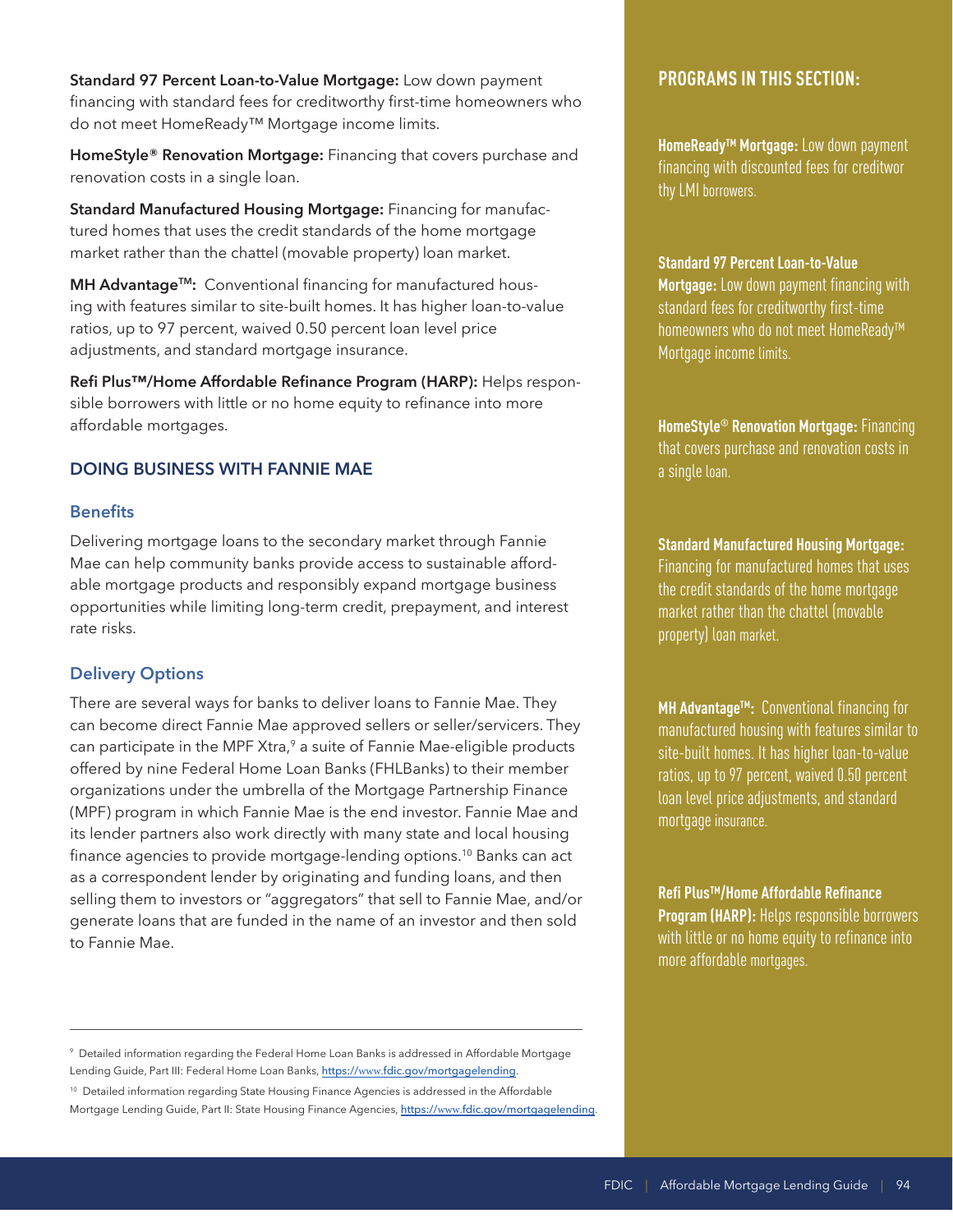# **Delivering to Fannie Mae as a direct seller or seller/servicer**

In order for banks to deliver loans directly to Fannie Mae, they must become approved sellers or seller/ servicers. Fannie Mae approved sellers and seller/ servicers are able to deliver a wide range of single-family mortgage products, including purchases and refinances on one- to four-unit properties, and refinances through the Home Affordable Refinance Program (HARP). Both fixed-rate and adjustable-rate products are available. When delivering loans to Fannie Mae, lenders must provide (directly or indirectly through a service provider) certain representations and warranties (reps and warrants).

Approved sellers or seller/servicers are also provided with training, technical support, and business development support. Once approved, lenders are assigned a Fannie Mae Customer Account Manager (CAM) to help them navigate Fannie Mae's benefits, systems, and requirements.

# **Approval process to deliver as a Fannie Mae direct seller or seller/servicer**

Lenders can be approved through Fannie Mae as a seller/servicer or as a direct seller only. Fannie Mae seller/servicers either service loans directly or contract with a Fannie Mae approved subservicer. If approved as a seller only, servicing rights must be transferred to a Fannie Mae approved servicer.

The seller/servicer approval process is estimated to take between four and 14 months from the time of application through final approval. Banks interested in becoming a Fannie Mae approved seller or seller/ servicer must meet minimum financial standards including a minimum net worth of \$2.5 million plus 25 basis points of unpaid principal balance for total one- to four-unit residential mortgage loans serviced. Operational standards, related quality control, and servicing requirements apply as well.

# **Delivering to Fannie Mae through FHLBank MPF Xtra**

The FHLBanks are 11 government-sponsored regional banks that offer a range of funding options for member financial institutions across the country.

The Federal Home Loan Bank of Chicago launched the Mortgage Partnership Finance (MPF) Program in 1997 to provide another secondary market outlet for its members to sell fixed-rate mortgage loans. Today, nine of the 11 FHLBanks purchase conventional and government loans through the MPF program. The majority of financial institutions participating in this program are small banks or thrifts with assets of less than \$400 million. While the basic MPF product is a portfolio product, certain FHLBanks offer access to Fannie Mae through their MPF Xtra product.

MPF Xtra is offered to members of the Federal Home Loan Banks of Atlanta, Boston, Chicago, Dallas, Des Moines, New York, Pittsburgh, San Francisco, and Topeka. Under MPF Xtra, the FHLBanks operate as a pass-through for member institutions to sell loans to Fannie Mae without retaining credit risk.

Members of the nine FHLBanks offering MPF Xtra can pursue approval to sell mortgages through the MPF program as a Participating Financial Institution (PFI). Through MPF Xtra, FHLBank PFIs can take advantage of the benefits of secondary market liquidity while avoiding the financial and operational requirements associated with becoming a direct Fannie Mae seller/ servicer.

PFIs also receive support and guidance from their FHLBank MPF provider that helps ensure the loan manufacturing and data quality necessary for secondary market mortgage sales. The administrator of the MPF program and Fannie Mae's seller/servicer, the Federal Home Loan Bank of Chicago, assumes the reps and warrants to Fannie Mae on loans sold through MPF Xtra. However, PFIs are required to retain the customary reps and warrants required by the FHLBanks on loans sold through MPF Xtra.

The MPF Xtra product has no minimum collateral or risk-based capital requirements, and all PFIs receive access to most standard Fannie Mae mortgage products. PFIs are provided access to Fannie Mae's Desktop Underwriter® (DU) risk assessment platform and can use either automated or manual underwriting processes. Second mortgages cannot be used in conjunction with the MPF Xtra product.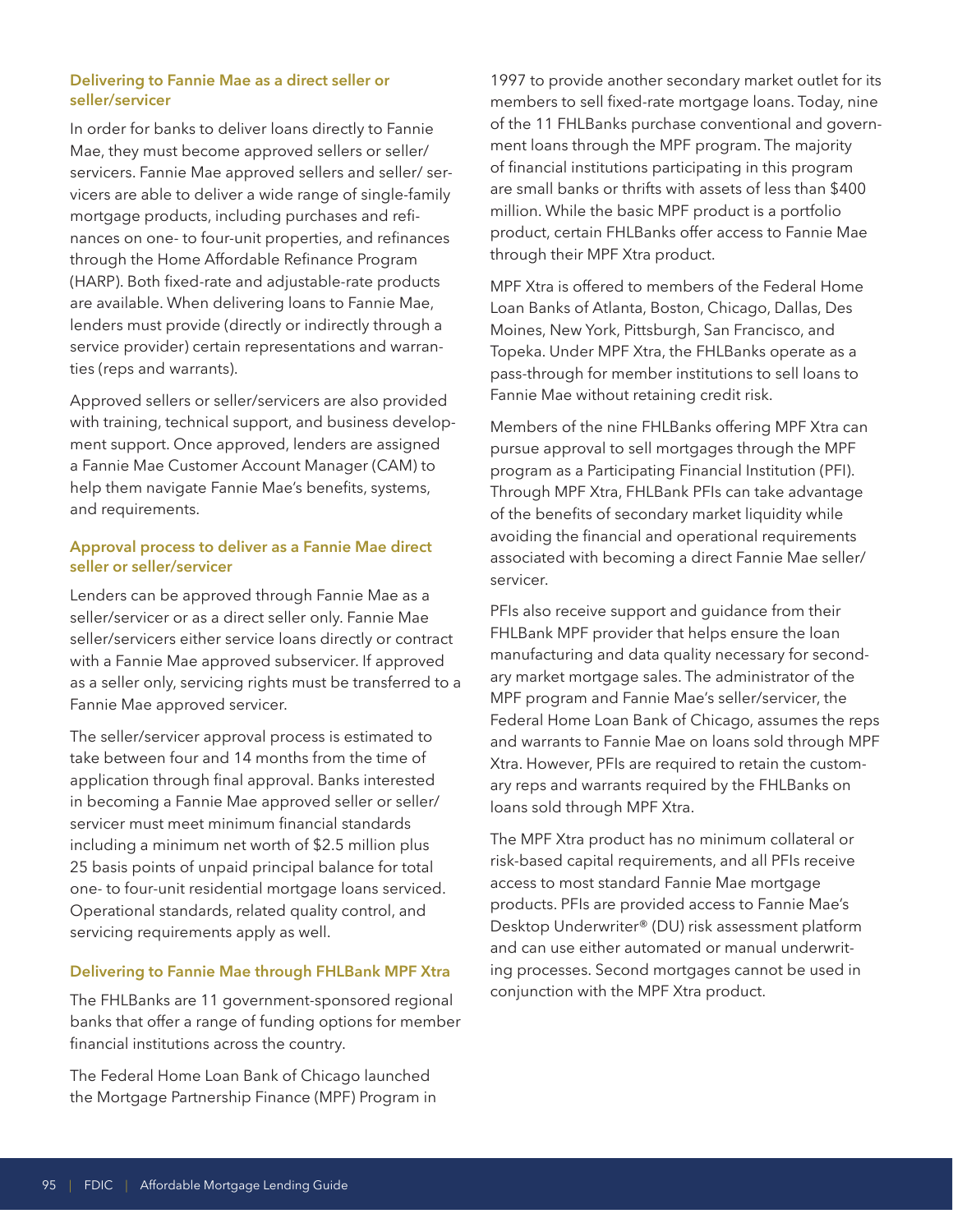#### **Delivering to Fannie Mae through other third parties**

Smaller lenders often turn to investors or aggregators to help them carry out underwriting, funding, and/ or secondary market sales functions. Correspondent lenders typically fund loans in their own names and then sell them to investors, who in turn sell the loans into the secondary market. In some cases, the correspondent lenders handle the underwriting in-house. In other cases, the investor acts as the underwriter. Smaller lenders that are interested in originating loans but do not have the internal capacity to either underwrite or fund the loans can also work with investors to carry out the origination function while looking to the investor to underwrite and fund the loans in the name of the investor.

Thus, lenders can work with sponsoring Fannie Mae approved seller/servicers to originate Fannie Mae loan products. Originating loans for, or selling loans to, a Fannie Mae approved lender or aggregator can be useful to banks that do not meet minimum standards and/or do not have the internal capacity to become Fannie Mae approved.

Fannie Mae offers the Desktop Originator®, a portal system that provides product guidelines and preliminary automated underwriting (Desktop Underwriter®), to lenders working with investors. However, many aggregators and/or investors administer their own underwriting guidelines or overlays, which may be more restrictive than standard Fannie Mae program requirements. Final underwriting decisions, standards for delivery, and fees for participation are set by each investor.

#### **Duty to Serve**

The Housing and Economic Reform Act of 2008 required the GSEs to serve sectors of the housing market that lack adequate access to conventional financing by increasing market access to mortgages for very low-, low-, and moderate-income families in three specific underserved markets: manufactured housing, affordable housing preservation, and rural housing.

In response to this legislation, the Federal Housing Finance Agency (FHFA), the federal regulator responsible for overseeing Fannie Mae and Freddie Mac, issued the Duty to Serve Underserved Markets rule, under which the GSEs were required to develop a three-year

plan for each underserved area (Plans).<sup>11</sup> These Plans, informed by public comment and feedback from the FHFA, detail the specific outreach, product development, and loan purchase activities designed to support mortgage financing in each of the underserved markets. The first Plan is effective January 2018 through December 2020. The statute requires FHFA to evaluate and rate Fannie Mae's compliance with its Duty to Serve requirements annually and to report to Congress on these evaluations.

#### **2018-2020 Underserved Markets Plans**

Each of Fannie Mae's Plans describes the objectives and time-bound actions that Fannie Mae will pursue in an effort to help resolve underserved market challenges and meet the requirements of the Duty to Serve regulations. The objectives and specific action plans generated for each underserved market generally seek to accomplish one or more of the following:

- conduct analysis and publish findings that might promote a greater understanding of the underserved markets;
- conduct research and outreach in the underserved markets;
- facilitate market collaboration and participation in the underserved markets;
- develop policies and standards to expand market access to an underserved market;
- increase the purchase of loans in a designated underserved market; and
- develop new or expand current products to meet an unmet market need.

#### **Manufactured Housing**

In the manufactured housing sector, Fannie Mae will be eligible to receive Duty to Serve credit for activities related to increasing market access to loans on

<sup>11</sup> The Duty to Serve regulation allows Fannie Mae and Freddie Mac to request to modify their Plans at any time. The FHFA and the GSE may seek public input on the proposed modifications, and the FHFA must provide a "Non-Objection" to a proposed modification for it to become part of a Plan. The FHFA publishes modified Plans, as well as redlined versions of the portions modified on its website at https://www.fhfa.gov/PolicyProgramsResearch/Programs/Pages/ Duty-to-Serve.aspx.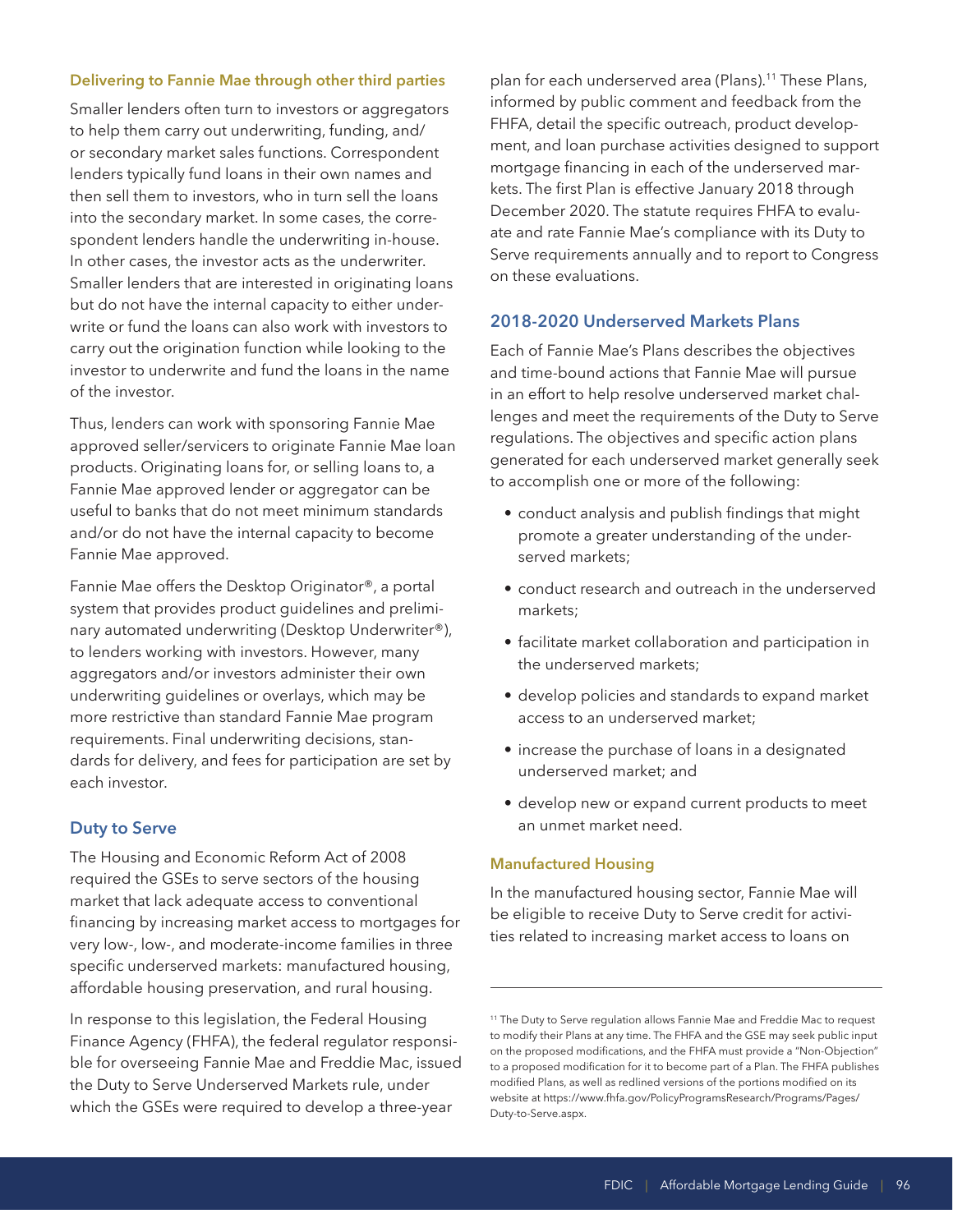manufactured housing units, as well as blanket loans on manufactured housing communities and by bringing standards to the manufactured housing market.

Over the initial three-year period, Fannie Mae is committed to purchasing over 29,000 manufactured loans, which incrementally grows to a 27-33 percent increase over the baseline by 2020. The GSE will also develop an enhanced manufactured loan product.

Fannie Mae will conduct outreach and research that supports the development of a chattel loan pilot and market standardization of a product for chattel loans and will purchase at least 2,000 chattel loans once it secures approval to do so from FHFA. Additionally, Fannie Mae will develop a pilot program for residentowned communities and create a loan enhancement for manufactured housing communities with specified minimum tenant pad lease protections.

Potential Benefits for Community Bankers:

- Increased opportunities to deliver manufactured home loans on real property to Fannie Mae.
- Enhanced manufactured housing loan product.
- Chattel loan pilot that supports market standardization.

# **Affordable Housing Preservation**

 Renovation product. To preserve affordable housing, Fannie Mae plans to purchase mortgage loans that finance the purchase or rehabilitation of certain distressed properties. In 2019, Fannie Mae will establish partnerships with state and other programs<sup>12</sup> that can combine subsidies and assistance together with its HomeStyle®

Fannie Mae also plans to purchase small multifamily (50 units or less) loans from financial entities with \$10 billion or less in assets. Fannie will purchase 556 small multifamily loans in 2019-2020, which is a 3 percent increase over the baseline in 2019 and a 7 percent increase in 2020. Fannie Mae will also work with three delegated underwriting and servicing lenders to build or enhance correspondent networks with smaller financial institutions.

Fannie Mae's Underserved Markets Plan also supports energy and water efficiency improvements for both single-family and multifamily, shared equity

homeownership financing, and the rehabilitation and preservation of rental units originally developed through the assistance of federal housing programs.<sup>13</sup>

Potential Benefits for Community Bankers:

- Increased opportunities to deliver loans for purchase or rehabilitation on distressed properties to Fannie Mae.
- Enhanced HomeStyle® Renovation loan product.
- Increased opportunities to deliver loans for small multifamily properties from small financial institutions to Fannie Mae.

# **Rural Housing**

The rural housing Duty to Serve regulations support the financing of both single-family and multifamily housing in rural areas generally, as well as in certain high-needs rural areas<sup>14</sup> and populations that have been particularly underserved.

Fannie Mae's Plan calls for increasing its purchase of single-family loans in rural areas from small financial institutions. It will also purchase single-family rural loans through bulk transactions from small financial institutions. Over three years, Fannie Mae will work with single-family small financial institution lenders to identify opportunities. Fannie Mae intends to purchase 1,300-1,500 single-family rural loans through bulk transactions, which has not been previously done by the GSE.

<sup>12</sup> Detailed information regarding State Housing Finance Agencies can be found in the Affordable Mortgage Lending Guide, Part II: State Housing Finance Agencies; information regarding Federal Home Loan Banks can be found in the Affordable Mortgage Lending Guide, Part III: Federal Home Loan Banks, https://www.[fdic.gov/mortgagelending](http://www.fdic.gov/mortgagelending).

<sup>13</sup> Fannie Mae will purchase loans from HUD Section 8 rental assistance program; HUD Section 236 rental and cooperative housing program; HUD Section 221(d)(4) moderate-income and displaced families program; HUD Section 202 housing for the elderly program; HUD Section 811 housing for persons with disabilities program; HUD Choice Neighborhoods Initiative; McKinney-Vento permanent supportive housing projects for homeless individuals and families; USDA Section 515 rural rentals program; federal low-income housing tax credits; and other comparable state or local affordable housing programs.

<sup>&</sup>lt;sup>14</sup> The FHFA's Duty to Serve regulations define "rural area" as: "1) a census tract outside of a metropolitan statistical area as designated by the Office of Management and Budget; or 2) a census tract in a metropolitan statistical area as designated by the Office of Management and Budget that is outside of the metropolitan statistical area's Urbanized Areas as designated by the U.S. Department of Agriculture's (USDA) Rural-Urban Commuting Area (RUCA) Code #1, and outside of tracts with a housing density of over 64 housing units per square mile for USDA's RUCA Code #2."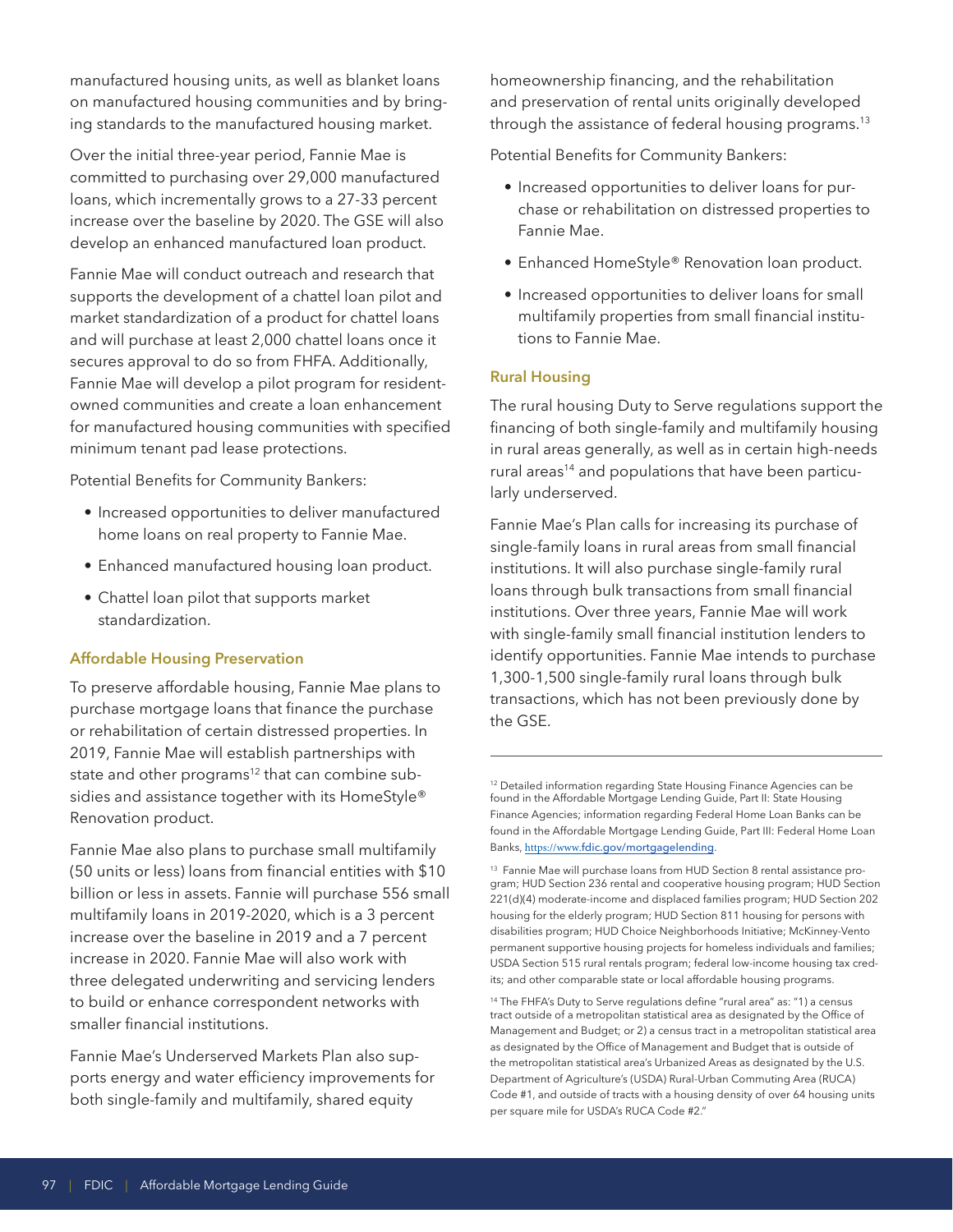Over the three-year period, Fannie Mae will purchase up to 36,000 additional single-family loans in high-needs rural regions representing a 25 percent to 30 percent increase over the baseline by 2020. The GSE will also heavily market its Native American Conventional Lending Initiative (NACLI) and purchase single-family loans for Native Americans. In 2019-2020, Fannie Mae has committed to purchasing 140-240 NACLI single-family loans or refinance loans (Fannie Mae only purchased one NACLI loan in the past three years). Fannie Mae will research and issue guidance related to appraisals of tribal trust land.

Potential Benefits for Community Bankers:

- Increased opportunities for small financial institutions to deliver both single-family and multifamily loans in high-needs rural areas to Fannie Mae.
- New opportunities for small financial institutions to deliver rural single-family loans to Fannie Mae through bulk transactions.
- New loan product to increase single-family loan purchases.
- Increased opportunities to deliver loans for Native Americans.

**Fannie Mae's 2018-2020 Underserved Markets Plan**  [http://www.fanniemae.com/portal/about-fm/duty-to](http://www.fanniemae.com/portal/about-fm/duty-to-serve.html)[serve.html](http://www.fanniemae.com/portal/about-fm/duty-to-serve.html).

#### **Manufactured Housing Duty to Serve Plan**

[http://www.fanniemae.com/resources/file/aboutus/](http://www.fanniemae.com/resources/file/aboutus/pdf/dts-manufactured-housing-final.pdf) [pdf/dts-manufactured-housing-final.pdf](http://www.fanniemae.com/resources/file/aboutus/pdf/dts-manufactured-housing-final.pdf)

#### **Affordable Housing Preservation Duty to Serve Plan**

[http://www.fanniemae.com/resources/file/aboutus/](http://www.fanniemae.com/resources/file/aboutus/pdf/dts-affordable-housing-preservation-final.pdf) [pdf/dts-affordable-housing-preservation-final.pdf](http://www.fanniemae.com/resources/file/aboutus/pdf/dts-affordable-housing-preservation-final.pdf)

#### **Rural Housing Duty to Serve Plan**

[http://www.fanniemae.com/resources/file/aboutus/](http://www.fanniemae.com/resources/file/aboutus/pdf/dts-rural-housing-final.pdf) [pdf/dts-rural-housing-final.pdf](http://www.fanniemae.com/resources/file/aboutus/pdf/dts-rural-housing-final.pdf)

#### **Questions about Duty to Serve**

[http://www.fanniemae.com/portal/jsp/contact-us](http://www.fanniemae.com/portal/jsp/contact-us-form.html?emailID=forty-two)[form.html?emailID=forty-two](http://www.fanniemae.com/portal/jsp/contact-us-form.html?emailID=forty-two)

# **SYSTEM REQUIREMENTS AND QUALITY CONTROL**

Use of Desktop Underwriter® (DU), Fannie Mae's automated credit risk assessment platform, is required for all Fannie Mae sellers, including seller/servicers. DU provides an assessment of a loan's eligibility for sale and delivery to Fannie Mae. Lenders can access DU through an interface on FannieMae.com or through an integrated third-party or proprietary loan origination system. Fannie Mae uses trended data in its credit risk assessment for loans submitted through Desktop Underwriter®. Trended credit data provides expanded information on a borrower's revolving account credit history including whether the borrower pays off the balance each month or makes the minimum payment due, and whether the borrower exceeds the credit limit. There is no charge for Desktop Underwriter®.

Fannie Mae sellers are also required to have a quality control program in place that includes pre-funding and post-funding quality control reviews, covers the full scope of the mortgage origination business of the bank, and includes an active role by senior management in the effective resolution of gaps discovered in the origination process.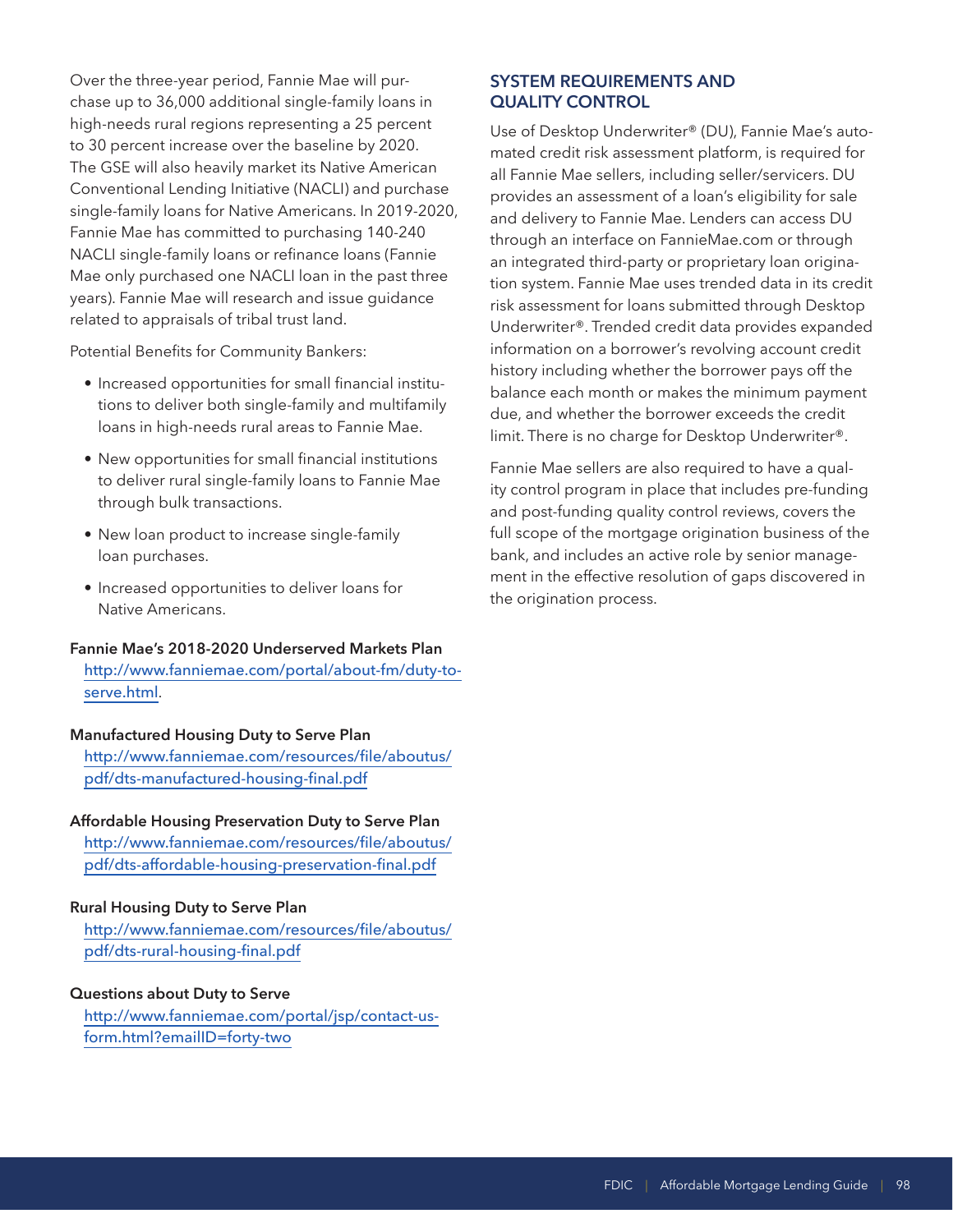# **RESOURCES**

*Direct access to the following web links can be found at https://www.[fdic.gov/mortgagelending](https://www.fdic.gov/mortgagelending).* 

**Path to Approval Toolkit:** Reference guide for prospective Fannie Mae seller/servicers.

<https://www.fanniemae.com/content/tool/prospective-seller-servicer-reference-guide.pdf>

**Fannie Mae Prospective Seller/Servicer road map:** One-page summary of approval process. [https://www.fanniemae.com/content/fact\\_sheet/prospective-seller-servicer-roadmap.pdf](https://www.fanniemae.com/content/fact_sheet/prospective-seller-servicer-roadmap.pdf)

**Fannie Mae's Housing Finance Institute:** Training opportunities including virtual classrooms, webinars, on-demand E-Learning courses, and job aids.

<https://www.fanniemae.com/singlefamily/training>

**Fannie Mae Selling Guide:** Rules and regulations covering all aspects of selling loans to Fannie Mae including lender approval, loan origination, loan delivery, and quality control. <https://www.fanniemae.com/content/guide/selling/index.html>

**Fannie Mae Servicing Guide:** Rules and regulations covering all aspects of servicing loans sold to Fannie Mae including payment processing, escrow management, borrower repayment solutions, and bankruptcies and foreclosures.

<https://www.fanniemae.com/content/guide/servicing/index.html>

#### **Fannie Mae Desktop Underwriter®** (trended data)

[https://www.fanniemae.com/content/fact\\_sheet/desktop-underwriter-trended-data.pdf](https://www.fanniemae.com/content/fact_sheet/desktop-underwriter-trended-data.pdf) 

# **Loan Limits for Conventional Mortgages**

<https://www.fanniemae.com/singlefamily/loan-limits>

# **Mortgage Insurance Coverage Requirements**

<https://www.fanniemae.com/content/guide/selling/b7/1/02.html>

**List of approved lenders:** List of Fannie Mae approved aggregators.

<https://www.fanniemae.com/content/list/desktop-originator-sponsoring-lenders.html>

# **Federal Housing Finance Agency Duty to Serve Program**

<https://www.fhfa.gov/PolicyProgramsResearch/Programs/Pages/Duty-To-Serve.aspx>

# **Fannie Mae Duty to Serve Underserved Markets Plan 2018-2020**

<http://www.fanniemae.com/portal/about-fm/duty-to-serve.html>

# **HUD Choice Neighborhoods Program**

<https://www.hud.gov/cn>

#### **HUD Rental Assistance Demonstration** (RAD) <https://www.hud.gov/rad/>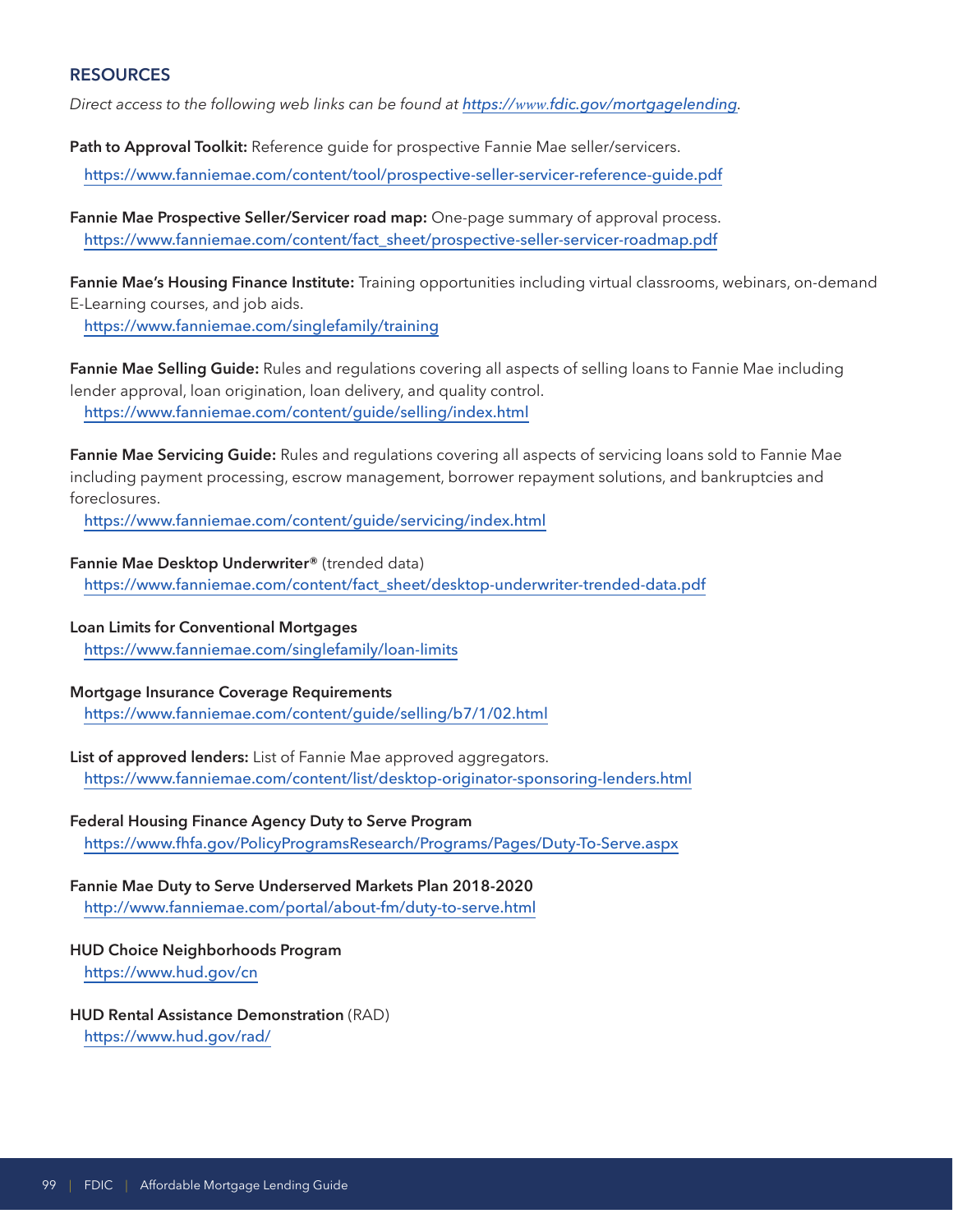#### **HUD Section 8 Housing Voucher Program**

[https://www.hud.gov/topics/housing\\_choice\\_voucher\\_program\\_section\\_8](https://www.hud.gov/topics/housing_choice_voucher_program_section_8)

#### **HUD Section 236 Program**

<https://www.hudexchange.info/programs/section-236-preservation/>

# **HUD Section 221**(d)(4) **Moderate-Income and Displaced Families Program**

[https://www.hud.gov/program\\_offices/housing/mfh/progdesc/rentcoophsg221d3n4](https://www.hud.gov/program_offices/housing/mfh/progdesc/rentcoophsg221d3n4)

**HUD Section 202 Supportive Housing for the Elderly Program**  [https://www.hud.gov/program\\_offices/housing/mfh/progdesc/eld202](https://www.hud.gov/program_offices/housing/mfh/progdesc/eld202)

# **HUD Section 811 Supportive Housing for Persons with Disabilities Program**  [https://www.hud.gov/program\\_offices/housing/mfh/progdesc/disab811](https://www.hud.gov/program_offices/housing/mfh/progdesc/disab811)

**HUD Homeless Assistance Programs Supportive Housing Program Desk Guide** (McKinney-Vento funded) <https://www.hudexchange.info/resources/documents/SHPDeskguide.pdf>

# **USDA Section 515 Rural Housing Programs**

<https://www.rd.usda.gov/programs-services/all-programs/multi-family-housing-programs>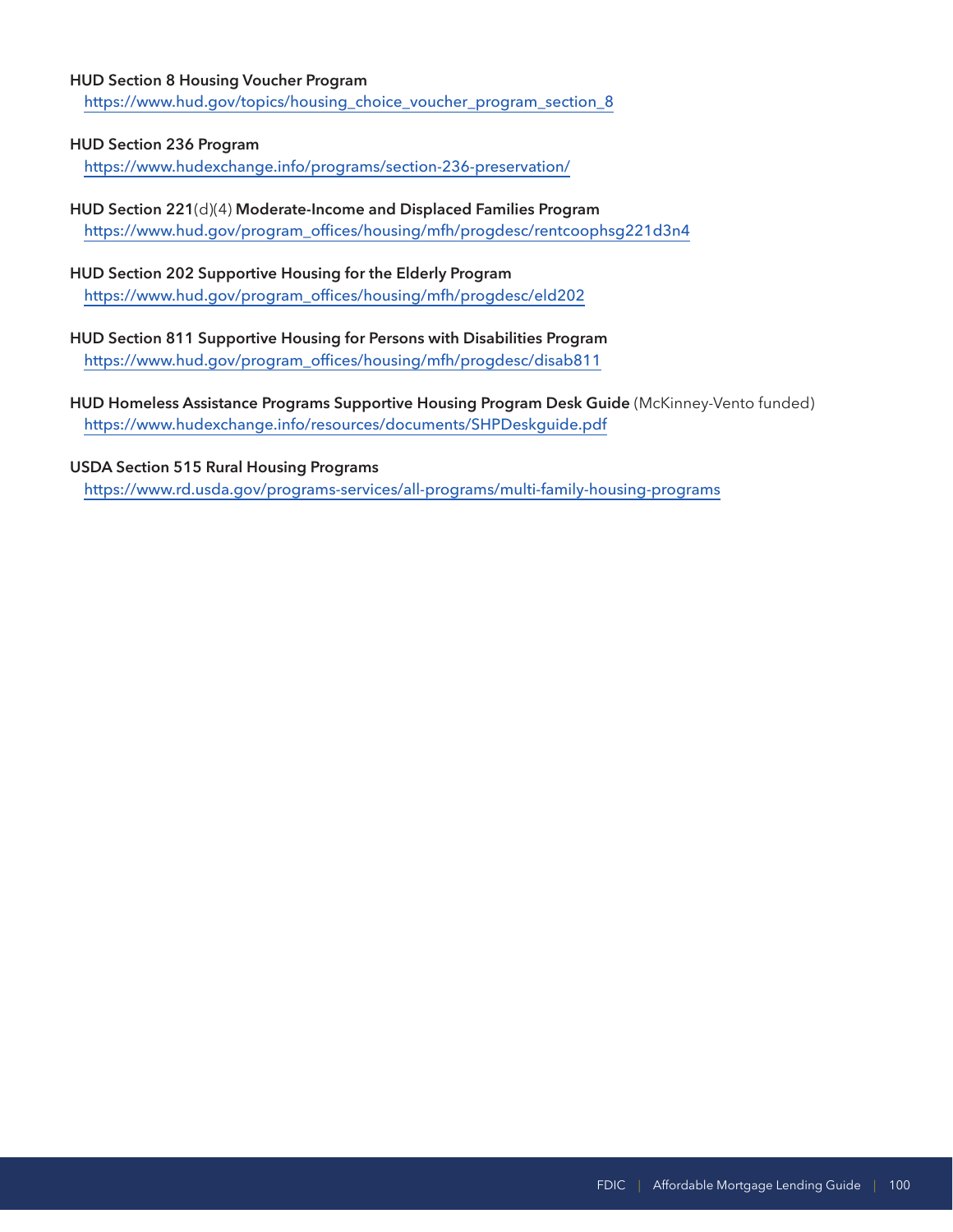# **Using Fannie Mae's HomeReady™ Mortgage Product**

*The FDIC talked with community bankers about using Fannie Mae's HomeReady™ Mortgage and other mortgage products. The following are excerpts from these discussions.* 

The HomeReady™ Mortgage (HomeReady) provides low down payment financing with discounted fees to first-time and other homebuyers who meet program income limits. It requires borrowers to take an online homeownership class.

#### **Working with Fannie Mae**

One bank representative said that her bank has been using Fannie Mae products for over 20 years. The bank takes advantage of all Fannie Mae products, which she says helps the bank to meet market demands and stay competitive. She said that her bank delivers loans to Fannie Mae as an approved seller/servicer, as well as through a correspondent lender. "The good thing about using a correspondent," she says, "is that the investor does the underwriting and will purchase the loan, but the cons include the longer processing time and that servicing is not kept in-house." The bank uses both Fannie Mae's Desktop Underwriter® and manual underwriting if needed.

A significant portion of another bank's low- and moderate-income (LMI) borrower loans are made using Fannie Mae's HomeReady® Mortgage products as an approved seller/servicer.

#### **Program benefits**

One representative said, "Credit score requirements are more accommodating to borrowers' needs with Fannie Mae than with our portfolio guidelines. The down payment is also more flexible, as Fannie Mae will allow a 3 percent down payment. The reduced reserves needed for the loan is another flexibility."

Another banker from the Midwest points out that if you are already a Fannie Mae approved seller/servicer (or work with one), integrating HomeReady into your mortgage line of business can be a natural strategy and can be an easier route than getting into other government lending programs. The banker says that she has had success with HomeReady and other programs like it. Because of this, she has not had to rely on a portfolio product for CRA purposes to date.

#### **Overcoming challenges**

One banker noted that underwriting these products can present internal challenges and suggests that the loan origination system can be the key to successful product delivery. "No doubt that there is more paperwork and more required documents, at least with the approach that we have taken to couple Fannie Mae's products with state down payment assistance programs."

She also believes that internal staff buy-in and support is critical to success. She said that finding the right loan officers is very important.

According to another banker, one of the biggest challenges in offering Fannie Mae products is keeping up with the constant changes in products, guidelines, and technology. Training for loan officers is done in-house and through Fannie Mae webinars. In order to stay current, training is an ongoing process.